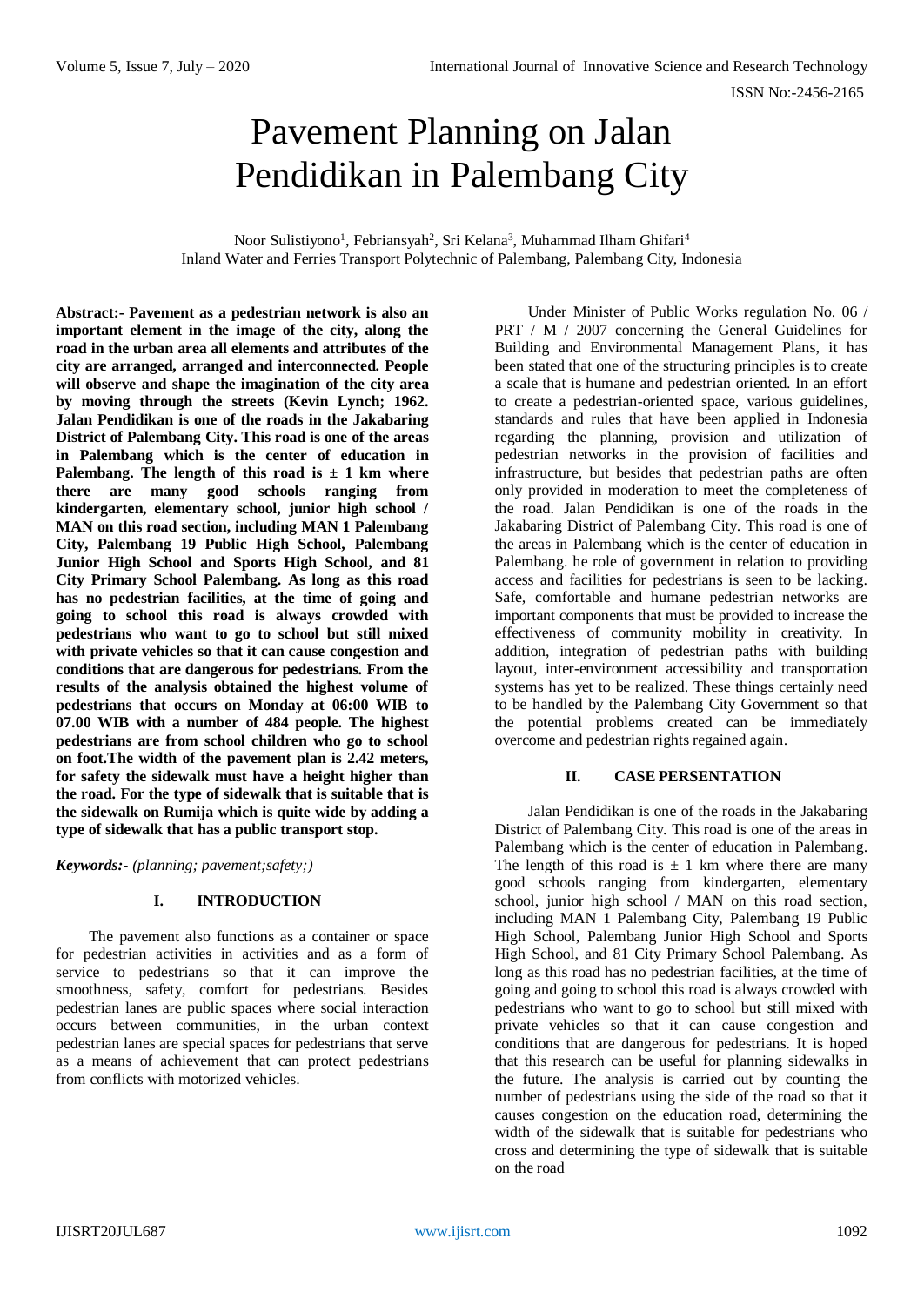ISSN No:-2456-2165

#### **III. LITERATUR REVIEW**

Pedestrians are everyone who walks Based on the 2014 Minister of Public Works Regulation. Pedestrians themselves are anyone who walks in the road traffic space, access for pedestrians is an important aspect of road traffic, facilities for pedestrians are the main conditions for running . Segments for pedestrians must be provided for all pedestrian activities. In the context of this study, pedestrians that will be discussed are pedestrians who use the road section of pedestrian traffic as access to carry out their activities. Pedestrians are people who do walking activities and are one of the elements of road users. (Decree of the Director General of Land Transportation: SK.43 / AJ 007 / DRJD / 97). Pedestrians must walk on the part of the road intended for pedestrians, or on the pedestrian section, or on the leftmost part of the road if there is no section of road that is intended for pedestrians (PP No. 43, 1993. Gunawan Wibowo (1998), In developing sidewalk suggestions it takes several criteria for the achievement of comfortable walking tips. Some rules in the placement of sidewalks and other supporting facilities:

- $\triangleright$  A road section is deemed necessary to be equipped with a sidewalk if along the road there are land uses that have the potential to cause pedestrians. The land uses include housing, schools, shopping centers, trade centers, office centers, entertainment centers, social activity centers, industrial areas, bus terminals and others.
- $\triangleright$  Placement of the sidewalk has been determined as placed on the left side of the shoulder of the road or the right side of the traffic lane (if parking lanes are available). However, if a plant path is available and is located on the left shoulder of the road or parking lot, the sidewalk must be made next to the path.
- $\triangleright$  Placement of road equipment should in principle be placed on the inside or sides of the sidewalk.
- $\triangleright$  If the sidewalk is directly adjacent to the land owned by an individual, the city greening facilities (trees, pots) should be planted on the inside of the sidewalk, but if there is sufficient space between the sidewalk and the land owned by the individual, then the city greening suggestion can be planted on the outside side of the sidewalk.
- $\triangleright$  Open a ditch for drinases, the road must be located on the outside of the sidewalk. Closed sewers can be considered part of the sidewalk when covered with concrete slabs.
- $\triangleright$  The sidewalks must be elevated.

In the Technical Guidelines for Planning Pavement Specifications (1990), in pavement planning that needs to be considered is the freedom of walking speed to precede other pedestrians and also the freedom of time to pass with other pedestrians without touching.



Fig 1:- Pedestrian at the study site

| Use of Surrounding land | Minimum Width (m) |
|-------------------------|-------------------|
| Housing                 | 1.50              |
| Office space            | 2.00              |
| Industry                | 2.90              |
| School                  | 2.00              |
| Bus terminals / stops   | 2.00              |
| Shopping / shopping     | 2.00              |
| bridge                  | 1.00              |

Table 1:- Width of sidewalk required according to surrounding land use

Source : Pedoman Teknis Perecanaan Spesifikasi Trotoar, 1991

#### **IV. ANALYSIS**

Jalan Pendidikan is an education area and residential area. As for education that is in the way of Education that is starting from the 81th Elementary School of Palembang City, Palembang City Middle School and High School of Sports, MAN 1 Palembang City, and 19 Palembang High School. Pedestrians who pass this road are forced to use highway facilities because pedestrian facilities (sidewalks) are not yet available. Traffic jams often occur especially during hours of going and going to school.

Traffic jams often occur because of the large number of students who use road facilities so that vehicles and pedestrians are in 1 (one) road section and are also dangerous for pedestrians, public transportation and shuttle students. This research was conducted at the observation point near MAN 1 Palembang City.

#### *Pedestrian Volume*

Observation of the volume of pedestrians is the observation of the number of pedestrians entering the observed location. Observation of the number of pedestrians is carried out by counting the number of pedestrians entering the location of observations made in intervals of 15 minutes. After observation per point with time intervals per 15 minutes, we will get a recapitulation of the volume of pedestrians that have been carried out for 11 hours from 06:00 to 17:00. Recapitulation of pedestrian volumes at the observation point on Jalan Pendidikan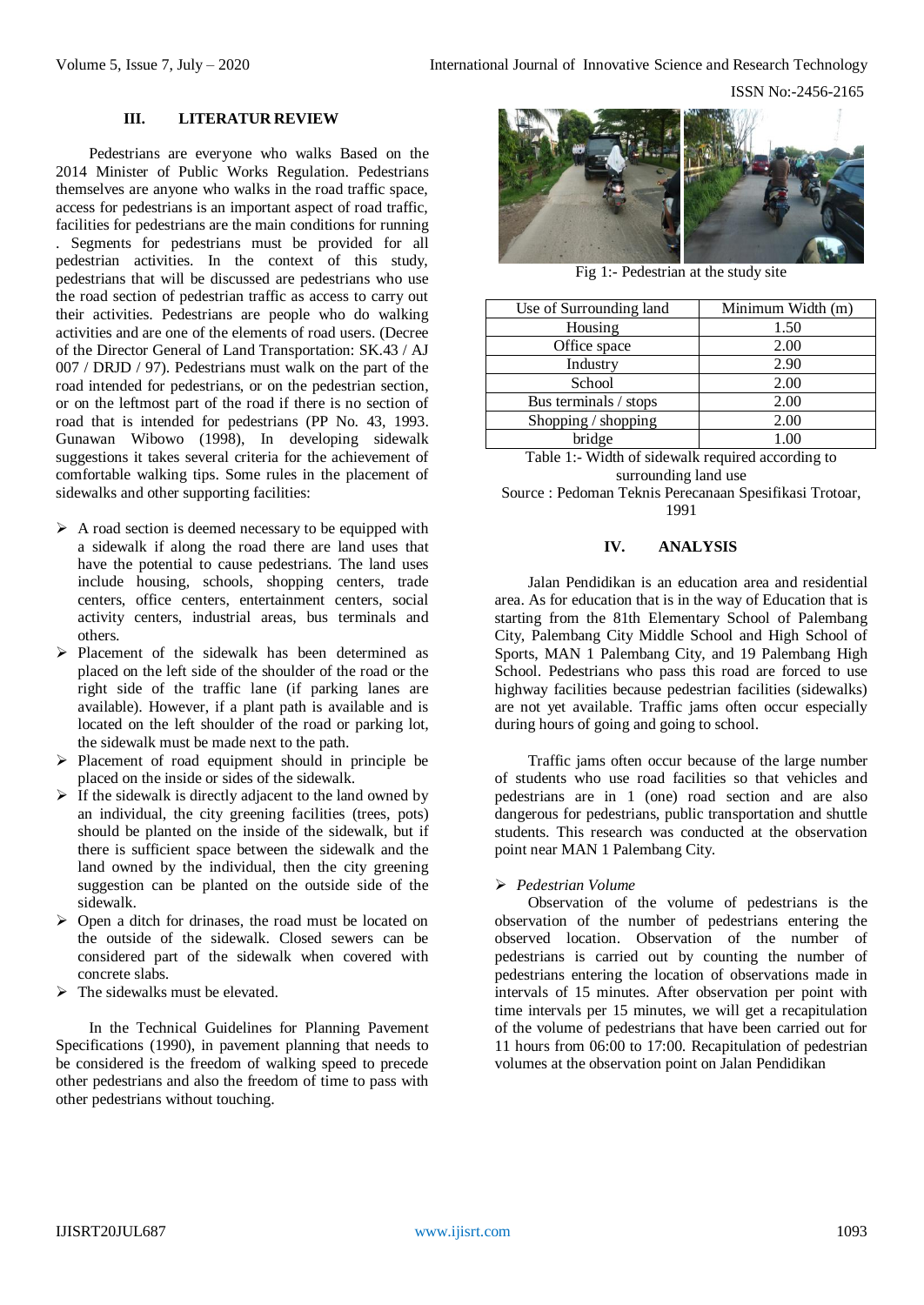|             | Pedestrians Volumes (people) |         |          |        |  |
|-------------|------------------------------|---------|----------|--------|--|
| Time        | Monday                       | Tuesday | Saturday | Monday |  |
| $06.00 -$   | 484                          | 302     | 215      | 67     |  |
| 07.00       |                              |         |          |        |  |
| 07.00-08.00 | 122                          | 212     | 112      | 32     |  |
| 08.00-09.00 | 54                           | 67      | 78       | 23     |  |
| 09.00-10.00 | 32                           | 44      | 31       | 12     |  |
| 10.00-11.00 | 22                           | 23      | 21       | 8      |  |
| 11.00-12.00 | 23                           | 14      | 14       | 5      |  |
| 12.00-13.00 | 228                          | 312     | 129      | 17     |  |
| 13.00-14.00 | 263                          | 216     | 201      | 4      |  |
| 14.00-15.00 | 121                          | 144     | 22       | 13     |  |
| 15.00-16.00 | 86                           | 76      | 31       | 37     |  |
| 16.00-17.00 | 65                           | 32      | 19       | 44     |  |

Table 2:- Number of Pedestrian Volumes

From the table above, it is found that the highest foot length is in the workday because most pedestrians are from school students and then depicted in a graph.



From the picture above, the highest volume of pedestrians is obtained, which occurs on Monday at 06:00 WIB to 07.00 WIB with a total of 484 people. The highest pedestrians are from school children who go to school on foot.

#### *Volume Vehicle*

Vehicle volume observations are observations of the number of vehicles passing at the observed location, observations of the number of vehicles carried out by counting the number of vehicles passing at intervals per hour that have been carried out for 11 hours from 06.00- 17.00. Vehicle volume recapitulation at the observation point on Education Street. i.e. light vehicles (LV), heavy vehicles (heavy vehicles / HV), motorbikes (motor vehicles / MV) and non-motorized vehicles (un UMautirized / UM)

ISSN No:-2456-2165

|                 | Vehicle Volumes      |           |           |          |  |  |
|-----------------|----------------------|-----------|-----------|----------|--|--|
| Time            | Working Day (Monday) |           |           |          |  |  |
|                 | LV                   | <b>HV</b> | <b>MV</b> | UM       |  |  |
| $06.00 - 07.00$ | 546                  | 12        | 453       | 6        |  |  |
| 07.00-08.00     | 789                  | 23        | 893       | 8        |  |  |
| 08.00-09.00     | 265                  | 22        | 547       | 3        |  |  |
| 09.00-10.00     | 354                  | 43        | 245       | 3        |  |  |
| 10.00-11.00     | 356                  | 32        | 327       | $\Omega$ |  |  |
| 11.00-12.00     | 276                  | 11        | 343       | 0        |  |  |
| 12.00-13.00     | 459                  | 8         | 332       | 0        |  |  |
| 13.00-14.00     | 532                  | 12        | 465       | 0        |  |  |
| 14.00-15.00     | 132                  | 28        | 167       | 0        |  |  |
| 15.00-16.00     | 145                  | 21        | 278       | 13       |  |  |
| 16.00-17.00     | 159                  | 5         | 241       | 17       |  |  |
| Table 3         |                      |           |           |          |  |  |

#### *Pavement Width Planning*

Sidewalks are needed in providing services both in terms of pedestrian comfort and safety. On Jalan Pendidikan is a school area and pedestrian facilities such as sidewalks are needed. To determine the effective width of the sidewalk, it is known that the highest pedestrian volume occurs at 06.00 WIB to 07.00 WIB because it is the time of entry for school students. From the observations it was found that the volume of pedestrians (v) for 15 minutes is 15 people / meter / minute and the education road is a school area, it is known that  $N = 2.00$  m.

Then the width of the sidewalk plan :

$$
W = \frac{V}{35} + N
$$
  
\n
$$
W = \frac{15}{35} + 2 \text{ meter}
$$
  
\n
$$
W = 2.42 \text{ meter.}
$$

The width of the planned sidewalk is 2.42 meters

- *Equipment pavement*
	- The sidewalk should be equipped with several things:
- The facility path is the path between the sidewalk and the shoulder. This pathway is prepared for:
- $\checkmark$  Placement of road equipment such as traffic signs, street lighting poles, etc.
- $\checkmark$  Separating the movement of traffic flow of vehicles with pedestrian flows;
- $\checkmark$  Provide free space for parking vehicles to open their doors.

#### • Free space

Free space that needs to be provided on the sidewalk is as follows:

- $\checkmark$  vertical freedom of at least 2.5m from the sidewalk surface
- minimum depth of 1.00m from the sidewalk surface
- $\checkmark$  minimum side freedom (e) 0.30m